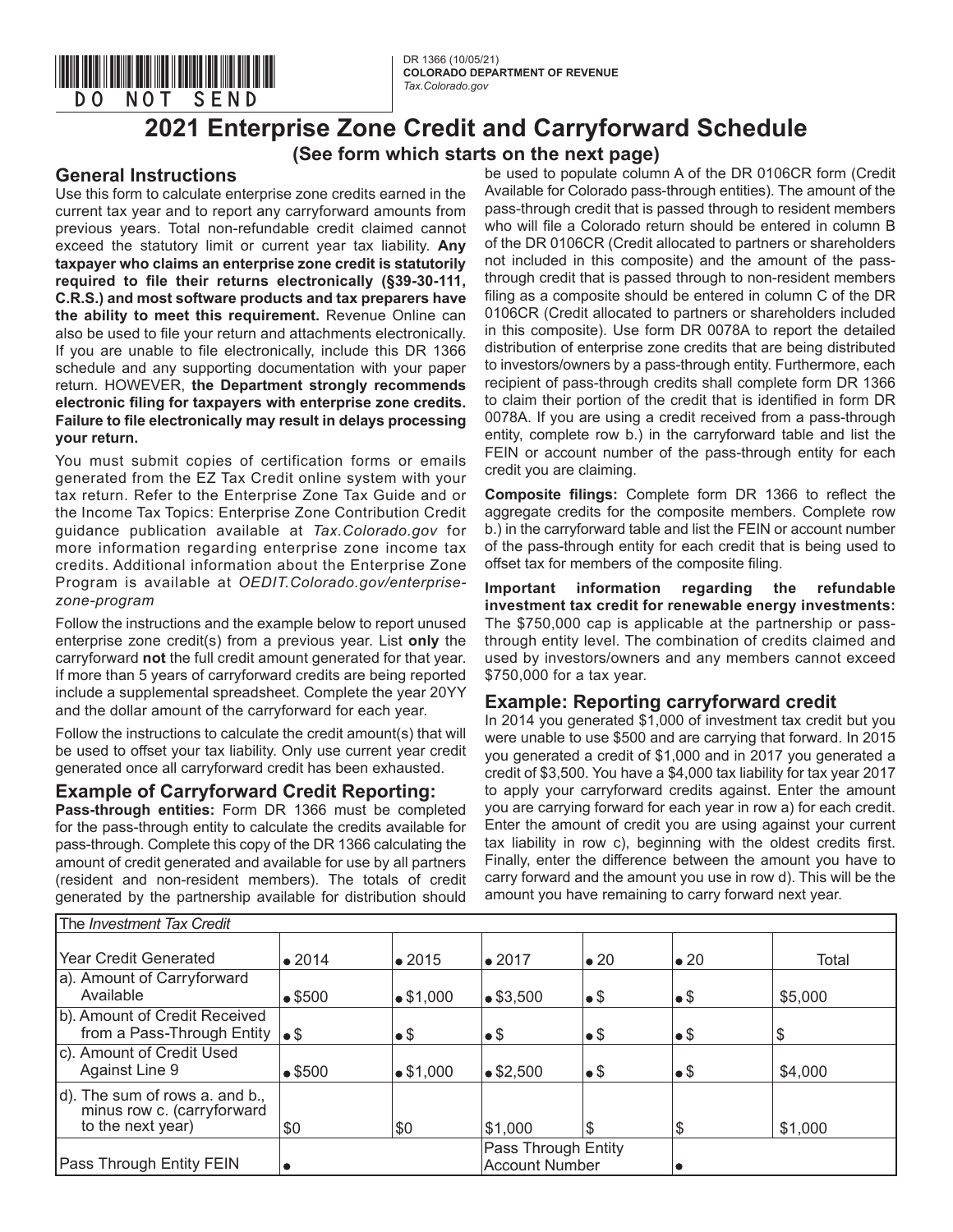

**COLORADO DEPARTMENT OF REVENUE** *Tax.Colorado.gov* **Page 1 of 10**

## **2021 Enterprise Zone Credit and Carryforward Schedule**

## **If claiming an Enterprise Zone credit, you must submit this schedule with your paper return.**

| Last Name or Business Name                                                                                                                       |                                                 | <b>First Name</b> |                                                                              |             | Middle Initial | <b>Account Number</b>        |            |       |
|--------------------------------------------------------------------------------------------------------------------------------------------------|-------------------------------------------------|-------------------|------------------------------------------------------------------------------|-------------|----------------|------------------------------|------------|-------|
|                                                                                                                                                  |                                                 |                   |                                                                              |             |                |                              |            |       |
|                                                                                                                                                  |                                                 |                   |                                                                              |             |                |                              |            |       |
| Check this box if you are submitting supplemental spreadsheets to report carryforward amounts or pass-through entity information:                |                                                 |                   |                                                                              |             |                |                              |            |       |
|                                                                                                                                                  |                                                 |                   |                                                                              |             |                |                              |            |       |
| Pass-Through Entity Name                                                                                                                         |                                                 |                   |                                                                              | Ownership % |                | <b>Entity Account Number</b> |            |       |
|                                                                                                                                                  |                                                 |                   |                                                                              |             |                |                              |            |       |
| PART I: Investment Tax Credit, Renewable Energy Investment Tax Credit, and Commercial Vehicle Investment                                         |                                                 |                   |                                                                              |             |                |                              |            |       |
| <b>Tax Credit</b>                                                                                                                                |                                                 |                   |                                                                              |             |                |                              |            |       |
| Section A - Carryforward of refundable credit for renewable energy investment (for refundable elections made                                     |                                                 |                   |                                                                              |             |                |                              |            |       |
| prior to January 1, 2021)                                                                                                                        |                                                 |                   |                                                                              |             |                |                              |            |       |
| Please submit copies of the credit certificates that were issued to generate each original refundable renewable energy<br>investment tax credit. |                                                 |                   |                                                                              |             |                |                              |            |       |
| 1. Enter the total refundable amount of renewable energy investment credit                                                                       |                                                 |                   |                                                                              |             |                |                              |            |       |
| generated in prior years remaining for use this year.                                                                                            |                                                 |                   |                                                                              |             | $\bullet$ 1    |                              |            | 00    |
| 2. Enter the amount of refundable renewable energy investment credit claimed                                                                     |                                                 |                   |                                                                              |             |                |                              |            |       |
| this year. The amount on this line may not exceed \$750,000.                                                                                     |                                                 |                   |                                                                              |             | $\mathbf{2}$   |                              |            | 00    |
| 3. Subtract line 2 from line 1 and enter the remainder on this line. This is the amount of                                                       |                                                 |                   |                                                                              |             |                |                              |            |       |
|                                                                                                                                                  |                                                 |                   | refundable renewable energy credit remaining for refund in future tax years. |             | 3              |                              |            | lo ol |
| Section B - Limitation for allowable Investment Tax Credit, Renewable Energy Investment Tax Credit, and                                          |                                                 |                   |                                                                              |             |                |                              |            |       |
|                                                                                                                                                  | <b>Commercial Vehicle Investment Tax Credit</b> |                   |                                                                              |             |                |                              |            |       |
| 4. Current year tax liability                                                                                                                    |                                                 |                   |                                                                              |             | 4<br>●         |                              |            | 00    |
|                                                                                                                                                  |                                                 |                   |                                                                              |             |                |                              |            |       |
| 5. Statutory credit limitation                                                                                                                   |                                                 |                   |                                                                              |             | 5              |                              | \$5,000 00 |       |
|                                                                                                                                                  |                                                 |                   |                                                                              |             |                |                              |            |       |
| 6. Subtract line 5 from line 4. If line 4 is less than line 5 enter 0                                                                            |                                                 |                   |                                                                              |             | 6              |                              |            | 00    |
| 7. 50% of line 6                                                                                                                                 |                                                 |                   |                                                                              |             | 7              |                              |            | 00    |
|                                                                                                                                                  |                                                 |                   |                                                                              |             |                |                              |            |       |
| 8. Sum of lines 5 and 7                                                                                                                          |                                                 |                   |                                                                              |             | 8              |                              |            | 00    |
| 9. Enter the smaller of lines 4 or 8. This is the current year limit for allowable credit.                                                       |                                                 |                   |                                                                              |             |                |                              |            |       |
|                                                                                                                                                  |                                                 |                   |                                                                              |             | 9<br>$\bullet$ |                              |            | 00    |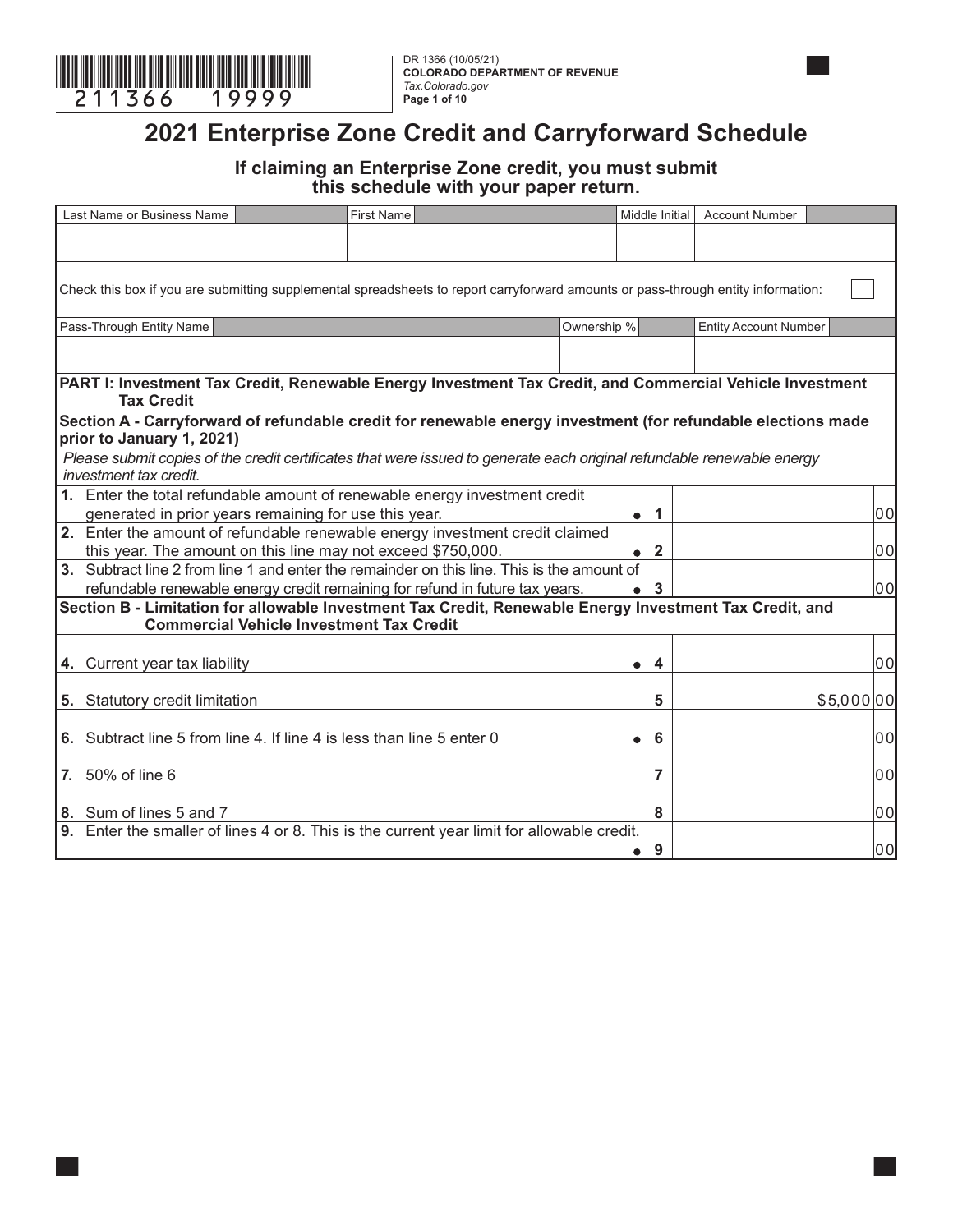

| Section C - Credit Carried Forward and Used for Investment Tax Credit, Renewable Energy Investment Tax<br><b>Credit, and Commercial Vehicle Investment Tax Credit</b>                                           |              |              |                       |                     |              |               |
|-----------------------------------------------------------------------------------------------------------------------------------------------------------------------------------------------------------------|--------------|--------------|-----------------------|---------------------|--------------|---------------|
| Use of these credits is limited by the amount of your current year tax liability. Only use carryforward and pass-through<br>credit that does not exceed the limitation calculated on line 9 in section B above. |              |              |                       |                     |              |               |
| The <i>Investment Tax Credit</i> (see Enterprise Zone Tax Guide for carryforward periods)                                                                                                                       |              |              |                       |                     |              |               |
|                                                                                                                                                                                                                 |              |              |                       |                     |              |               |
| <b>Year Credit Generated</b>                                                                                                                                                                                    | $\bullet$ 20 | $\bullet$ 20 | $\bullet$ 20          | $\bullet$ 20        | $\bullet$ 20 | Total         |
| a). Amount of Carryforward<br>Available                                                                                                                                                                         | $\bullet$ \$ | $\bullet$ \$ | •\$                   | $\bullet$           | •\$          | $\sqrt{3}$    |
| b). Amount of Credit Received                                                                                                                                                                                   |              |              |                       |                     |              |               |
| from a Pass-Through Entity                                                                                                                                                                                      | •\$          | $\bullet$ \$ | •\$                   | $\bullet$           | $\bullet$    | $\frac{1}{2}$ |
| c). Amount of Credit Used Against<br>Line 9                                                                                                                                                                     | $\bullet$ \$ | $\bullet$ \$ | •\$                   | •\$                 | $\bullet$    | \$            |
| d). The sum of rows a. and b.,                                                                                                                                                                                  |              |              |                       |                     |              |               |
| minus row c. (carryforward to                                                                                                                                                                                   |              |              |                       |                     |              |               |
| the next year)                                                                                                                                                                                                  | \$           | Ι\$          | \$                    | \$                  | Ι\$          | \$            |
|                                                                                                                                                                                                                 |              |              | Pass Through Entity   |                     |              |               |
| Pass Through Entity FEIN                                                                                                                                                                                        |              |              | <b>Account Number</b> |                     |              |               |
| The Commercial Vehicle Investment Tax Credit (see Enterprise Zone Tax Guide for carryforward periods)                                                                                                           |              |              |                       |                     |              |               |
|                                                                                                                                                                                                                 |              |              |                       |                     |              |               |
| <b>Year Credit Generated</b>                                                                                                                                                                                    | $\bullet$ 20 | $\bullet$ 20 | $\bullet$ 20          | $\bullet$ 20        | $\bullet$ 20 | Total         |
| a). Amount of Carryforward                                                                                                                                                                                      |              |              |                       |                     |              |               |
| Available                                                                                                                                                                                                       | $\bullet$ \$ | $\bullet$ \$ | •\$                   | $\bullet\$$         | •\$          | \$            |
| b). Amount of Credit Received                                                                                                                                                                                   |              |              |                       |                     |              |               |
| from a Pass-Through Entity                                                                                                                                                                                      | $\bullet$ \$ | $\bullet$ \$ | •\$                   | • \$                | •\$          | \$            |
| c). Amount of Credit Used Against                                                                                                                                                                               |              |              |                       |                     |              |               |
| Line 9                                                                                                                                                                                                          | $\bullet$ \$ | $\bullet$ \$ | •\$                   | $\bullet\$$         | $\bullet$    | \$            |
| d). The sum of rows a. and b.,                                                                                                                                                                                  |              |              |                       |                     |              |               |
| minus row c. (carryforward to                                                                                                                                                                                   |              |              |                       |                     |              |               |
| the next year)                                                                                                                                                                                                  | \$           | β            | \$                    | Ι\$                 | Ι\$          | $\sqrt{3}$    |
|                                                                                                                                                                                                                 |              |              | Pass Through Entity   |                     |              |               |
| Pass Through Entity FEIN                                                                                                                                                                                        |              |              | <b>Account Number</b> |                     |              |               |
| The Renewable Energy Investment Tax Credit (see Enterprise Zone Tax Guide for carryforward periods)                                                                                                             |              |              |                       |                     |              |               |
|                                                                                                                                                                                                                 |              |              |                       |                     |              |               |
| <b>Year Credit Generated</b>                                                                                                                                                                                    | $\bullet$ 20 | $\bullet$ 20 | $\bullet$ 20          | $\bullet$ 20        | $\bullet$ 20 | Total         |
| a). Amount of Carryforward                                                                                                                                                                                      | $\bullet$ \$ |              |                       |                     |              |               |
| Available                                                                                                                                                                                                       |              | •\$          | $\bullet$             | $\bullet$ \$        | $\bullet$    | \$            |
| b). Amount of Credit Received                                                                                                                                                                                   | •\$          |              | $\bullet$             | $\bullet$ \$        |              |               |
| from a Pass-Through Entity                                                                                                                                                                                      |              | $\bullet$    |                       |                     | $\bullet$    | \$            |
| c). Amount of Credit Used Against<br>Line 9                                                                                                                                                                     | $\bullet$    | $\bullet$    | $\bullet$             | $\bullet$           | $\bullet$    | \$            |
|                                                                                                                                                                                                                 |              |              |                       |                     |              |               |
| d). The sum of rows a. and b.,<br>minus row c. (carryforward to                                                                                                                                                 |              |              |                       |                     |              |               |
| the next year)                                                                                                                                                                                                  | Ι\$          | β            | \$                    | \$                  | \$           | \$            |
|                                                                                                                                                                                                                 |              |              | Pass Through Entity   |                     |              |               |
| Pass Through Entity FEIN                                                                                                                                                                                        |              |              | <b>Account Number</b> |                     |              |               |
| 10. Enter the Grand Total of carryforward and pass-through entity credit                                                                                                                                        |              |              |                       | Grand               |              |               |
| used (all c rows in this section). Carry this total to line 11.                                                                                                                                                 |              |              |                       | <b>Total</b><br>1\$ |              |               |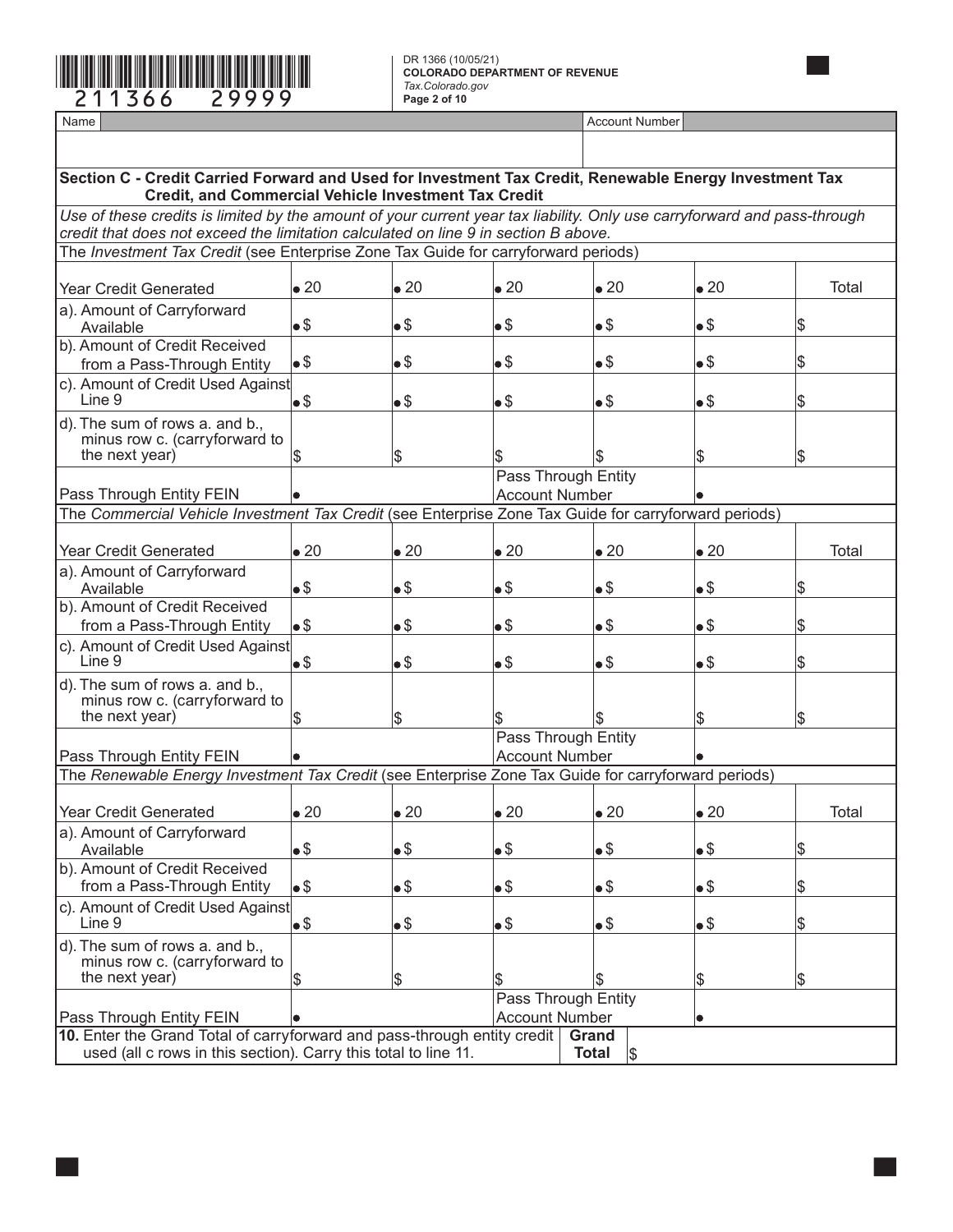# \*211366==39999\* DR 1366 (10/05/21)

**COLORADO DEPARTMENT OF REVENUE** *Tax.Colorado.gov* **Page 3 of 10**

| Section D - Current Year Credit Generated and Used for Investment<br>Tax Credit, Renewable Energy Investment Tax Credit, and<br><b>Commercial Vehicle Investment Tax Credit</b>                                                                                                                                                                                                                                                                                                                                                                                                                                                                                                                                                                                                                                                                                                                                                                                                                                                                                                                                                                                             |                                 | • Column A<br><b>Credit Available</b> | • Column B<br><b>Credit Used</b> |
|-----------------------------------------------------------------------------------------------------------------------------------------------------------------------------------------------------------------------------------------------------------------------------------------------------------------------------------------------------------------------------------------------------------------------------------------------------------------------------------------------------------------------------------------------------------------------------------------------------------------------------------------------------------------------------------------------------------------------------------------------------------------------------------------------------------------------------------------------------------------------------------------------------------------------------------------------------------------------------------------------------------------------------------------------------------------------------------------------------------------------------------------------------------------------------|---------------------------------|---------------------------------------|----------------------------------|
| 11. Enter the amount from line 10 from Section C above, carryforward                                                                                                                                                                                                                                                                                                                                                                                                                                                                                                                                                                                                                                                                                                                                                                                                                                                                                                                                                                                                                                                                                                        |                                 |                                       |                                  |
| and pass-through credit used to offset current tax liability                                                                                                                                                                                                                                                                                                                                                                                                                                                                                                                                                                                                                                                                                                                                                                                                                                                                                                                                                                                                                                                                                                                | $\bullet$ 11                    |                                       | 00                               |
| 12. Current year Investment Tax Credit investment amount                                                                                                                                                                                                                                                                                                                                                                                                                                                                                                                                                                                                                                                                                                                                                                                                                                                                                                                                                                                                                                                                                                                    |                                 |                                       |                                  |
| generated. Any investment amount entered on lines 15 or 18                                                                                                                                                                                                                                                                                                                                                                                                                                                                                                                                                                                                                                                                                                                                                                                                                                                                                                                                                                                                                                                                                                                  |                                 |                                       |                                  |
| should not be included in the amount entered on line 12.                                                                                                                                                                                                                                                                                                                                                                                                                                                                                                                                                                                                                                                                                                                                                                                                                                                                                                                                                                                                                                                                                                                    | •12                             | 00                                    |                                  |
| 13. Enter 3% of line 12 in Column A. Is the amount in line 11 less                                                                                                                                                                                                                                                                                                                                                                                                                                                                                                                                                                                                                                                                                                                                                                                                                                                                                                                                                                                                                                                                                                          |                                 |                                       |                                  |
| than the amount on line 9? If yes, enter the amount of credit                                                                                                                                                                                                                                                                                                                                                                                                                                                                                                                                                                                                                                                                                                                                                                                                                                                                                                                                                                                                                                                                                                               |                                 |                                       |                                  |
| used in Column B to offset current liability. The combination of                                                                                                                                                                                                                                                                                                                                                                                                                                                                                                                                                                                                                                                                                                                                                                                                                                                                                                                                                                                                                                                                                                            |                                 |                                       |                                  |
| line 11, line 13 Column B, line 16 Column B, and line 19 Column                                                                                                                                                                                                                                                                                                                                                                                                                                                                                                                                                                                                                                                                                                                                                                                                                                                                                                                                                                                                                                                                                                             |                                 |                                       |                                  |
| B cannot exceed the limit calculated on line 9.                                                                                                                                                                                                                                                                                                                                                                                                                                                                                                                                                                                                                                                                                                                                                                                                                                                                                                                                                                                                                                                                                                                             | •13                             | 00                                    | 00                               |
| 14. Subtract line 13 Column B from line 13 Column A and enter the result                                                                                                                                                                                                                                                                                                                                                                                                                                                                                                                                                                                                                                                                                                                                                                                                                                                                                                                                                                                                                                                                                                    |                                 |                                       |                                  |
| on line 14. This is the amount of carryforward available next year. • 14                                                                                                                                                                                                                                                                                                                                                                                                                                                                                                                                                                                                                                                                                                                                                                                                                                                                                                                                                                                                                                                                                                    |                                 | 00                                    |                                  |
|                                                                                                                                                                                                                                                                                                                                                                                                                                                                                                                                                                                                                                                                                                                                                                                                                                                                                                                                                                                                                                                                                                                                                                             |                                 |                                       |                                  |
|                                                                                                                                                                                                                                                                                                                                                                                                                                                                                                                                                                                                                                                                                                                                                                                                                                                                                                                                                                                                                                                                                                                                                                             |                                 |                                       |                                  |
| 16. Enter 1.5% of line 15 in Column A. Is the amount in line 11 less<br>than the amount on line 9? If yes, enter the amount of credit used<br>in Column B to offset current liability. The combination of line 11,<br>line 13 Column B, line 16 Column B, and line 19 Column B cannot                                                                                                                                                                                                                                                                                                                                                                                                                                                                                                                                                                                                                                                                                                                                                                                                                                                                                       |                                 |                                       |                                  |
|                                                                                                                                                                                                                                                                                                                                                                                                                                                                                                                                                                                                                                                                                                                                                                                                                                                                                                                                                                                                                                                                                                                                                                             |                                 |                                       | 00                               |
|                                                                                                                                                                                                                                                                                                                                                                                                                                                                                                                                                                                                                                                                                                                                                                                                                                                                                                                                                                                                                                                                                                                                                                             |                                 |                                       |                                  |
|                                                                                                                                                                                                                                                                                                                                                                                                                                                                                                                                                                                                                                                                                                                                                                                                                                                                                                                                                                                                                                                                                                                                                                             |                                 |                                       |                                  |
|                                                                                                                                                                                                                                                                                                                                                                                                                                                                                                                                                                                                                                                                                                                                                                                                                                                                                                                                                                                                                                                                                                                                                                             |                                 |                                       |                                  |
|                                                                                                                                                                                                                                                                                                                                                                                                                                                                                                                                                                                                                                                                                                                                                                                                                                                                                                                                                                                                                                                                                                                                                                             |                                 |                                       |                                  |
|                                                                                                                                                                                                                                                                                                                                                                                                                                                                                                                                                                                                                                                                                                                                                                                                                                                                                                                                                                                                                                                                                                                                                                             |                                 |                                       |                                  |
|                                                                                                                                                                                                                                                                                                                                                                                                                                                                                                                                                                                                                                                                                                                                                                                                                                                                                                                                                                                                                                                                                                                                                                             |                                 |                                       |                                  |
|                                                                                                                                                                                                                                                                                                                                                                                                                                                                                                                                                                                                                                                                                                                                                                                                                                                                                                                                                                                                                                                                                                                                                                             |                                 |                                       |                                  |
|                                                                                                                                                                                                                                                                                                                                                                                                                                                                                                                                                                                                                                                                                                                                                                                                                                                                                                                                                                                                                                                                                                                                                                             |                                 |                                       |                                  |
|                                                                                                                                                                                                                                                                                                                                                                                                                                                                                                                                                                                                                                                                                                                                                                                                                                                                                                                                                                                                                                                                                                                                                                             |                                 |                                       | 00                               |
|                                                                                                                                                                                                                                                                                                                                                                                                                                                                                                                                                                                                                                                                                                                                                                                                                                                                                                                                                                                                                                                                                                                                                                             |                                 |                                       |                                  |
|                                                                                                                                                                                                                                                                                                                                                                                                                                                                                                                                                                                                                                                                                                                                                                                                                                                                                                                                                                                                                                                                                                                                                                             |                                 |                                       |                                  |
|                                                                                                                                                                                                                                                                                                                                                                                                                                                                                                                                                                                                                                                                                                                                                                                                                                                                                                                                                                                                                                                                                                                                                                             |                                 |                                       |                                  |
|                                                                                                                                                                                                                                                                                                                                                                                                                                                                                                                                                                                                                                                                                                                                                                                                                                                                                                                                                                                                                                                                                                                                                                             |                                 |                                       |                                  |
|                                                                                                                                                                                                                                                                                                                                                                                                                                                                                                                                                                                                                                                                                                                                                                                                                                                                                                                                                                                                                                                                                                                                                                             |                                 |                                       | 00                               |
| 15. Current year Commercial Vehicle Investment Tax Credit<br>investment amount generated<br>exceed the limit calculated on line 9.<br>17. Subtract line 16 Column B from line 16 Column A and enter the result<br>on line 17. This is the amount of carryforward available next year. ● 17<br>18. Current year Renewable Energy Investment Tax Credit investment<br>amount generated. Do not include investment amounts refunded<br>under section A of this form.<br>19. Enter 3% of line 18 in Column A. Is the amount in line 11 less<br>than the amount on line 9? If yes, enter the amount of credit used<br>in Column B to offset current liability. The combination of line 11,<br>line 13 Column B, line 16 Column B, and line 19 Column B cannot<br>exceed the limit calculated on line 9.<br>20. Subtract line 19 Column B from line 19 Column A and enter the result<br>on line 20. This is the amount of carryforward available next year. • 20<br>21. Credit Used: Enter the sum of line 11 Column B, line 13 Column B,<br>line 16 Column B, and line 19 Column B. The total of this line 21<br>cannot exceed the current year limitation calculated on line 9. | •15<br>•16<br>•18<br>•19<br>•21 | 00<br>00<br>00<br>00<br>00<br>00      |                                  |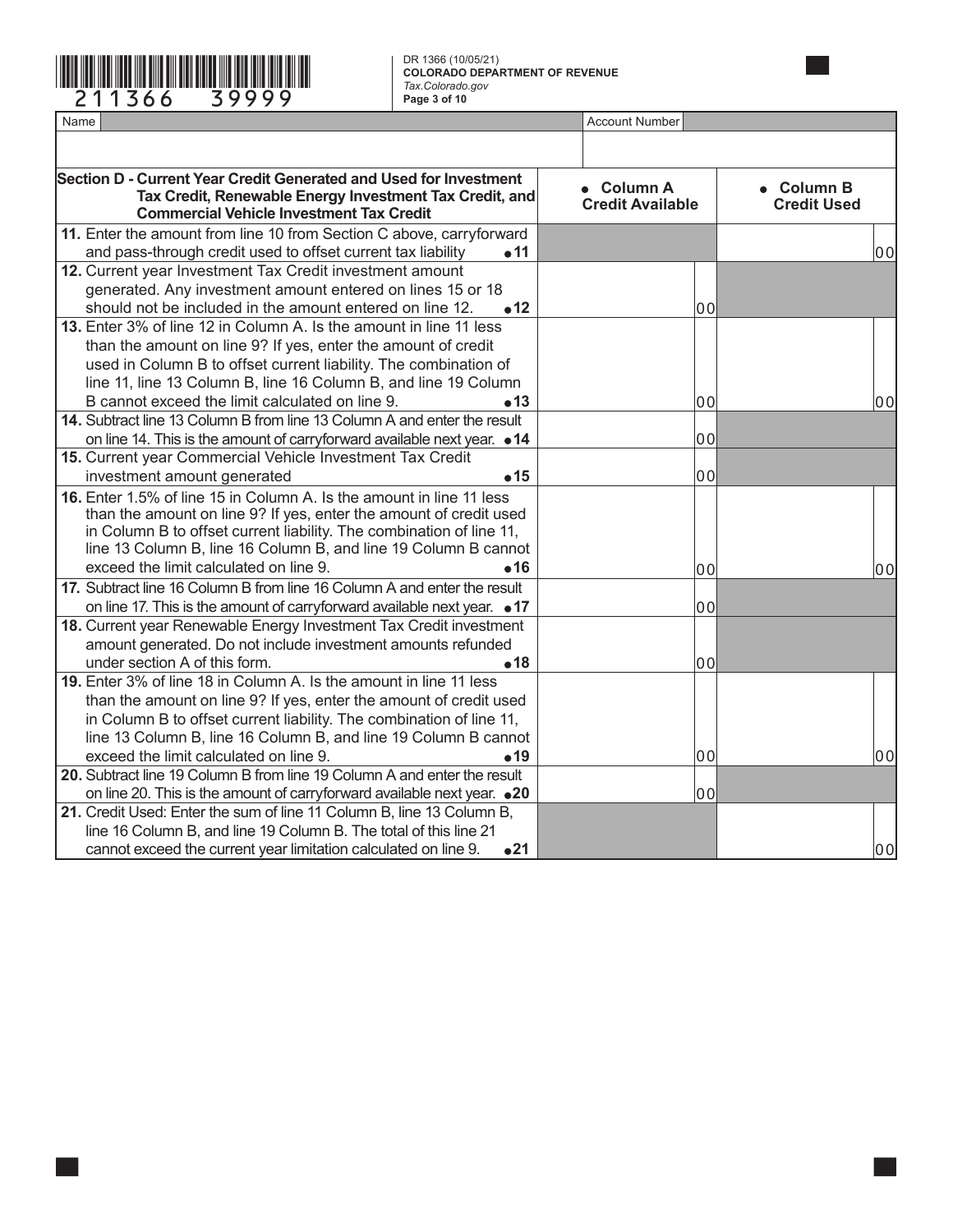

| <b>PART II: Business Facility New Employee Credits</b>                                                                                                                                                                                                                                                                   |              |              |                       |                                              |              |       |  |
|--------------------------------------------------------------------------------------------------------------------------------------------------------------------------------------------------------------------------------------------------------------------------------------------------------------------------|--------------|--------------|-----------------------|----------------------------------------------|--------------|-------|--|
| Section A - Credit Carried Forward and Used for Business Facility New Employee Credit, Enhanced Rural<br>Enterprise Zone New Employee Credit, Agricultural Processing New Employee Credit, Enhanced<br>Rural Enterprise Zone Agricultural Processing New Employee Credit, and Employee Health<br><b>Insurance Credit</b> |              |              |                       |                                              |              |       |  |
| The Business Facility New Employee Credit (see Enterprise Zone Tax Guide for carryforward periods)                                                                                                                                                                                                                       |              |              |                       |                                              |              |       |  |
|                                                                                                                                                                                                                                                                                                                          |              |              |                       |                                              |              |       |  |
| <b>Year Credit Generated</b>                                                                                                                                                                                                                                                                                             | $\bullet$ 20 | $\bullet$ 20 | $\bullet$ 20          | $\bullet$ 20                                 | $\bullet$ 20 | Total |  |
| a). Amount of Carryforward                                                                                                                                                                                                                                                                                               |              |              |                       |                                              |              |       |  |
| Available                                                                                                                                                                                                                                                                                                                | $\bullet$ \$ | $\bullet$    | $\bullet$             | $\bullet$                                    | $\bullet$ \$ | \$    |  |
| b). Amount of Credit Received                                                                                                                                                                                                                                                                                            |              |              |                       |                                              |              |       |  |
| from a Pass-Through Entity                                                                                                                                                                                                                                                                                               | •\$          | •\$          | $\bullet$             | $\bullet$                                    | $\bullet$ \$ | \$    |  |
| c). Amount of Credit Used                                                                                                                                                                                                                                                                                                | •\$          | $\bullet$ \$ | $\bullet$             | $\bullet$                                    | •\$          | \$    |  |
| d). The sum of rows a. and b.,                                                                                                                                                                                                                                                                                           |              |              |                       |                                              |              |       |  |
| minus row c. (carryforward to                                                                                                                                                                                                                                                                                            |              |              |                       |                                              |              |       |  |
| the next year)                                                                                                                                                                                                                                                                                                           | Ι\$          | β            | \$                    | l\$                                          | \$           | \$    |  |
|                                                                                                                                                                                                                                                                                                                          |              |              |                       | Pass Through Entity                          |              |       |  |
| Pass Through Entity FEIN                                                                                                                                                                                                                                                                                                 |              |              | <b>Account Number</b> |                                              |              |       |  |
| The Enhanced Rural Enterprise Zone New Employee Credit (see Enterprise Zone Tax Guide for carryforward periods)                                                                                                                                                                                                          |              |              |                       |                                              |              |       |  |
|                                                                                                                                                                                                                                                                                                                          |              |              |                       |                                              |              |       |  |
| <b>Year Credit Generated</b>                                                                                                                                                                                                                                                                                             | $\bullet$ 20 | $\bullet$ 20 | $\bullet$ 20          | $\bullet$ 20                                 | $\bullet$ 20 | Total |  |
| a). Amount of Carryforward                                                                                                                                                                                                                                                                                               |              |              |                       |                                              |              |       |  |
| Available                                                                                                                                                                                                                                                                                                                | $\bullet$ \$ | $\bullet$ \$ | $\bullet$ \$          | $\bullet$                                    | $\bullet$    | \$    |  |
| b). Amount of Credit Received                                                                                                                                                                                                                                                                                            |              |              |                       |                                              |              |       |  |
| from a Pass-Through Entity                                                                                                                                                                                                                                                                                               | •\$          | $\bullet$ \$ | $\bullet$ \$          | $\bullet$                                    | $\bullet$    | \$    |  |
| c). Amount of Credit Used                                                                                                                                                                                                                                                                                                |              |              |                       |                                              |              |       |  |
|                                                                                                                                                                                                                                                                                                                          | $\bullet$ \$ | $\bullet$ \$ | $\bullet$             | $\bullet$                                    | •\$          | \$    |  |
| d). The sum of rows a. and b.,                                                                                                                                                                                                                                                                                           |              |              |                       |                                              |              |       |  |
| minus row c. (carryforward to                                                                                                                                                                                                                                                                                            |              |              |                       |                                              |              |       |  |
| the next year)                                                                                                                                                                                                                                                                                                           | Ι\$          | Ι\$          | \$                    | l\$                                          | \$           | \$    |  |
|                                                                                                                                                                                                                                                                                                                          |              |              |                       | Pass Through Entity<br><b>Account Number</b> |              |       |  |
| Pass Through Entity FEIN<br>The Agricultural Processing New Employee Credit (see Enterprise Zone Tax Guide for carryforward periods)                                                                                                                                                                                     |              |              |                       |                                              |              |       |  |
|                                                                                                                                                                                                                                                                                                                          |              |              |                       |                                              |              |       |  |
| <b>Year Credit Generated</b>                                                                                                                                                                                                                                                                                             | $\bullet$ 20 | $\bullet$ 20 | $\bullet$ 20          | $\bullet$ 20                                 | $\bullet$ 20 | Total |  |
| a). Amount of Carryforward                                                                                                                                                                                                                                                                                               |              |              |                       |                                              |              |       |  |
| Available                                                                                                                                                                                                                                                                                                                | •\$          | $\bullet$ \$ | $\bullet$             | $\bullet$                                    | •\$          | \$    |  |
| b). Amount of Credit Received                                                                                                                                                                                                                                                                                            |              |              |                       |                                              |              |       |  |
| from a Pass-Through Entity                                                                                                                                                                                                                                                                                               | $\bullet$    | $\bullet$ \$ | $\bullet$             | $\bullet$                                    | $\bullet$    | \$    |  |
|                                                                                                                                                                                                                                                                                                                          |              |              |                       |                                              |              |       |  |
| c). Amount of Credit Used                                                                                                                                                                                                                                                                                                | $\bullet$ \$ | $\bullet$    | $\bullet$             | $\bullet$                                    | $\bullet$    | \$    |  |
| d). The sum of rows a. and b.,                                                                                                                                                                                                                                                                                           |              |              |                       |                                              |              |       |  |
| minus row c. (carryforward to                                                                                                                                                                                                                                                                                            |              |              |                       |                                              |              |       |  |
| the next year)                                                                                                                                                                                                                                                                                                           | \$           | \$           |                       | \$                                           | \$           | \$    |  |
|                                                                                                                                                                                                                                                                                                                          |              |              |                       | Pass Through Entity                          |              |       |  |
| Pass Through Entity FEIN                                                                                                                                                                                                                                                                                                 | lo           |              | <b>Account Number</b> |                                              |              |       |  |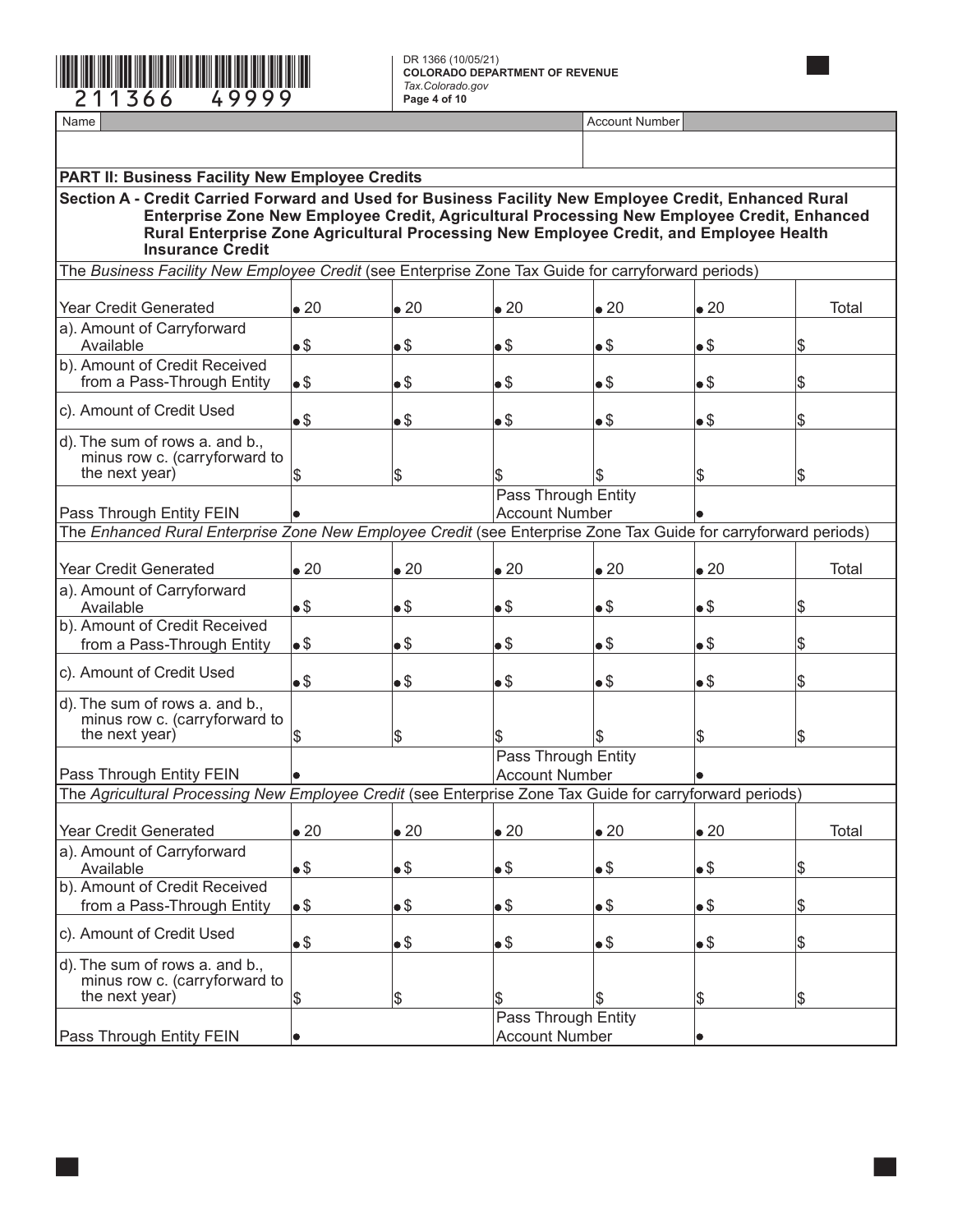

located in an enhanced rural enterprise zone

**COLORADO DEPARTMENT OF REVENUE** *Tax.Colorado.gov* **Page 5 of 10**

| Section A - Credit Carried Forward and Used for Business Facility New Employee Credit, Enhanced Rural Enterprise<br>Zone New Employee Credit, Agricultural Processing New Employee Credit, Enhanced Rural Enterprise<br>Zone Agricultural Processing New Employee Credit, and Employee Health Insurance Credit (continued) |              |              |              |                       |                         |              |                    |    |
|----------------------------------------------------------------------------------------------------------------------------------------------------------------------------------------------------------------------------------------------------------------------------------------------------------------------------|--------------|--------------|--------------|-----------------------|-------------------------|--------------|--------------------|----|
| The Enhanced Rural Enterprise Zone Agricultural Processing New Employee Credit (see Enterprise Zone Tax Guide for carryforward periods)                                                                                                                                                                                    |              |              |              |                       |                         |              |                    |    |
|                                                                                                                                                                                                                                                                                                                            |              |              |              |                       |                         |              |                    |    |
| <b>Year Credit Generated</b>                                                                                                                                                                                                                                                                                               | $\bullet$ 20 | $\bullet$ 20 | $\bullet$ 20 |                       | $\bullet$ 20            | $\bullet$ 20 | Total              |    |
| a). Amount of Carryforward                                                                                                                                                                                                                                                                                                 |              |              |              |                       |                         |              |                    |    |
| Available                                                                                                                                                                                                                                                                                                                  | $\bullet$    | •\$          | •\$          |                       | •\$                     | $\bullet$    | \$                 |    |
| b). Amount of Credit Received                                                                                                                                                                                                                                                                                              |              |              |              |                       |                         |              |                    |    |
| from a Pass-Through Entity                                                                                                                                                                                                                                                                                                 | •\$          | •\$          | •\$          |                       | •\$                     | $\bullet$    | \$                 |    |
| c). Amount of Credit Used                                                                                                                                                                                                                                                                                                  | $\bullet$ \$ | •\$          | •\$          |                       | •\$                     | $\bullet$    | \$                 |    |
| d). The sum of rows a. and b.,                                                                                                                                                                                                                                                                                             |              |              |              |                       |                         |              |                    |    |
| minus row c. (carryforward to                                                                                                                                                                                                                                                                                              |              |              |              |                       |                         |              |                    |    |
| the next year)                                                                                                                                                                                                                                                                                                             | Ι\$          | \$           |              |                       |                         | \$           | \$                 |    |
|                                                                                                                                                                                                                                                                                                                            |              |              |              | Pass Through Entity   |                         |              |                    |    |
| Pass Through Entity FEIN                                                                                                                                                                                                                                                                                                   |              |              |              | <b>Account Number</b> |                         |              |                    |    |
| The Employee Health Insurance Credit (see Enterprise Zone Tax Guide for carryforward periods)                                                                                                                                                                                                                              |              |              |              |                       |                         |              |                    |    |
| <b>Year Credit Generated</b>                                                                                                                                                                                                                                                                                               | $\bullet$ 20 | $\bullet$ 20 | $\bullet$ 20 |                       | $\bullet$ 20            | $\bullet$ 20 | Total              |    |
| a). Amount of Carryforward                                                                                                                                                                                                                                                                                                 |              |              |              |                       |                         |              |                    |    |
| Available                                                                                                                                                                                                                                                                                                                  | $\bullet$    | •\$          | •\$          |                       | $\bullet$               | $\bullet$ \$ | \$                 |    |
| b). Amount of Credit Received                                                                                                                                                                                                                                                                                              |              |              |              |                       |                         |              |                    |    |
| from a Pass-Through Entity                                                                                                                                                                                                                                                                                                 | $\bullet$ \$ | •\$          | •\$          |                       | $\bullet$               | $\bullet$ \$ | \$                 |    |
| c). Amount of Credit Used                                                                                                                                                                                                                                                                                                  | $\bullet$ \$ | •\$          | $\bullet$    |                       | $\bullet$               | $\bullet$ \$ | \$                 |    |
| d). The sum of rows a. and b.,                                                                                                                                                                                                                                                                                             |              |              |              |                       |                         |              |                    |    |
| minus row c. (carryforward to                                                                                                                                                                                                                                                                                              |              |              |              |                       |                         |              |                    |    |
| the next year)                                                                                                                                                                                                                                                                                                             | \$           | \$           |              |                       |                         | \$           | \$                 |    |
|                                                                                                                                                                                                                                                                                                                            |              |              |              | Pass Through Entity   |                         |              |                    |    |
| Pass Through Entity FEIN                                                                                                                                                                                                                                                                                                   |              |              |              | <b>Account Number</b> |                         |              |                    |    |
| 22. Enter the Grand Total of carryforward and pass-through entity credit                                                                                                                                                                                                                                                   |              |              |              | Grand                 |                         |              |                    |    |
| used (all c rows in this section). Carry this total to line 23.                                                                                                                                                                                                                                                            |              |              |              | <b>Total</b>          |                         |              |                    |    |
| Section B - Credit Carried Forward and Used for Business Facility New Employee Credit, Enhanced Rural Enterprise                                                                                                                                                                                                           |              |              |              |                       |                         |              |                    |    |
| Zone New Employee Credit, Agricultural Processing New Employee Credit, Enhanced Rural Enterprise Zone<br><b>Agricultural Processing New Employee Credit, and</b>                                                                                                                                                           |              |              |              |                       |                         |              |                    |    |
| <b>Employee Health Insurance Credit</b>                                                                                                                                                                                                                                                                                    |              |              |              |                       | • Column A              |              | • Column B         |    |
|                                                                                                                                                                                                                                                                                                                            |              |              |              |                       | <b>Credit Available</b> |              | <b>Credit Used</b> |    |
| 23. Enter the amount from line 22 from Section A above, carryforward<br>and pass-through credit used to offset current tax liability                                                                                                                                                                                       |              |              | •23          |                       |                         |              |                    |    |
| 24. Monthly average of business facility employees for the current                                                                                                                                                                                                                                                         |              |              |              |                       |                         |              |                    | 00 |
| tax year                                                                                                                                                                                                                                                                                                                   |              |              | $\bullet$ 24 |                       |                         |              |                    |    |
| 25. Highest total number of business facility employees for any prior                                                                                                                                                                                                                                                      |              |              |              |                       |                         |              |                    |    |
| tax year                                                                                                                                                                                                                                                                                                                   |              |              | $\bullet$ 25 |                       |                         |              |                    |    |
| 26. Increase in business facility employees,                                                                                                                                                                                                                                                                               |              |              |              |                       |                         |              |                    |    |
| line 24 minus line 25                                                                                                                                                                                                                                                                                                      |              |              | •26          |                       |                         |              |                    |    |
| 27. Enter line 26 multiplied by \$1,100 in Column A. Enter the amount                                                                                                                                                                                                                                                      |              |              |              |                       |                         |              |                    |    |
| of credit used in Column B                                                                                                                                                                                                                                                                                                 |              |              | $\bullet$ 27 |                       |                         | 00           |                    | 00 |
| 28. Subtract line 27 Column B from line 27 Column A and enter the result                                                                                                                                                                                                                                                   |              |              |              |                       |                         |              |                    |    |
| on line 28. This is the amount of carryforward available next year. • 28                                                                                                                                                                                                                                                   |              |              |              |                       |                         | 00           |                    |    |
| 29. Number of business facility employees from line 26 that are                                                                                                                                                                                                                                                            |              |              |              |                       |                         |              |                    |    |
| located in an enhanced rural enterprise zone                                                                                                                                                                                                                                                                               |              |              | •29          |                       |                         |              |                    |    |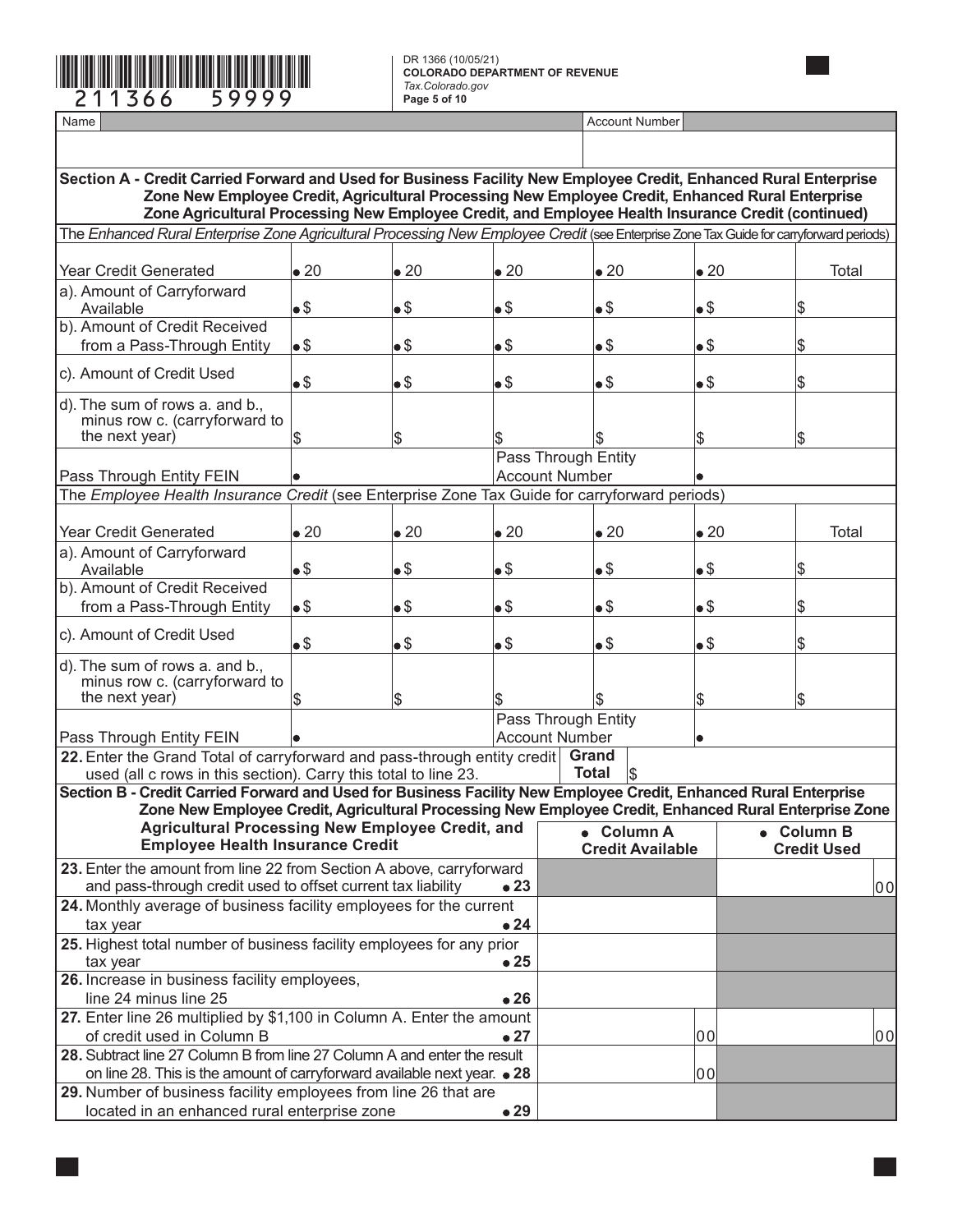

**COLORADO DEPARTMENT OF REVENUE** *Tax.Colorado.gov* **Page 6 of 10**

Name Account Number

**Section B - Credit Carried Forward and Used for Business Facility New Employee Credit, Enhanced Rural Enterprise Zone New Employee Credit, Agricultural Processing New Employee Credit, Enhanced Rural Enterprise Zone Agricultural Processing New Employee Credit, and Example 1** Agricultural Processing New Employee Credit, and **Column A**<br>**Employee Health Insurance Credit (continued)** Credit Availa  **Credit Available Column B Credit Used 30.** Enter line 29 multiplied by \$2,000 in Column A. Enter the amount of credit used in Column B **30** 00 00 **31.** Subtract line 30 Column B from line 30 Column A and enter the result on line 31. This is the amount of carryforward available next year. **31** 00 **32.** Enter the number of business facility employees from line 26 if the business facility adds value through manufacturing or processing agricultural commodities **32 33.** Enter line 32 multiplied by \$500 in Column A. Enter the amount of credit used in Column B **33** 00 00 **34.** Subtract line 33 Column B from line 33 Column A and enter the result on line 34. This is the amount of carryforward available next year. **34** 00 **35.** Enter the number of enhanced rural business facility employees from line 29 if the business facility adds value through manufacturing or processing agricultural commodities **35 36.** Enter line 35 multiplied by \$500 in Column A. Enter the amount of credit used in Column B **36** 00 00 **37.** Subtract line 36 Column B from line 36 Column A and enter the result on line 37. This is the amount of carryforward available next year.  $\bullet$  37  $\vert$  00 **38.** Enter the number of business facility employees that meet the requirements for the employee health insurance credit **38 39.** Enter line 38 multiplied by \$1,000 in Column A. Enter the amount of credit used in Column B **39 00 39 00 100 100 100 40.** Subtract line 39 Column B from line 39 Column A and enter the result on line 40. This is the amount of carryforward available next year. **40** 00 **41.** Credit Used: Enter the sum of line 23 Column B, line 27 Column B, line 30 Column B,  $\blacksquare$ line 33 Column B, line 36 Column B, and line 39 Column B.  $\blacksquare$  **41**  $\blacksquare$  **6.41**  $\blacksquare$  **6.41**  $\blacksquare$  **1.4**  $\blacksquare$ **PART III : Enterprise Zone Contribution Credit Section A - Credit Carried Forward and Used for Enterprise Zone Contribution Credit** Enterprise Zone Contribution Credit (for more information, review the "Income Tax Topics: Enterprise Zone Contribution Credit" publication available at *Tax.Colorado.gov)* Year Credit Generated  $\bullet$  20  $\bullet$  20  $\bullet$  20  $\bullet$  20  $\bullet$  20  $\bullet$  70tal a). Amount of Carryforward Available  $\begin{array}{|c|c|c|c|c|c|}\hline \text{{\large $\bullet$}}\, & \text{{\large $\bullet$}}\, & \text{{\large $\bullet$}}\, & \text{{\large $\bullet$}}\, & \text{{\large $\bullet$}}\, & \text{{\large $\bullet$}}\, & \text{{\large $\bullet$}}\, & \text{{\large $\bullet$}}\, & \text{{\large $\bullet$}}\, & \text{{\large $\bullet$}}\, & \text{{\large $\bullet$}}\, & \text{{\large $\bullet$}}\, & \text{{\large $\bullet$}}\, & \text{{\large $\bullet$}}\, & \text{{\large $\bullet$}}\, & \text{{\large $\bullet$}}$ b). Amount of Credit Received from a Pass-Through Entity  $\begin{array}{ccc} \bullet \ \mathbb{S} & \bullet \ \mathbb{S} & \bullet \ \mathbb{S} & \bullet \ \mathbb{S} & \bullet \ \mathbb{S} & \bullet \end{array}$ c). Amount of Credit Used \$ \$ \$ \$ \$ \$ d). The sum of rows a. and b., minus row c. (carryforward to the next year)  $\begin{array}{ccc} \text{S} & \text{S} & \text{S} & \text{S} & \text{S} \end{array}$ Pass Through Entity Pass Through Entity FEIN **Account Number** Account Number **42.** Enter the Grand Total of carryforward and pass-through entity credit used (all c rows in this section). **Grand Total**  $\vert$ <sub>\$</sub>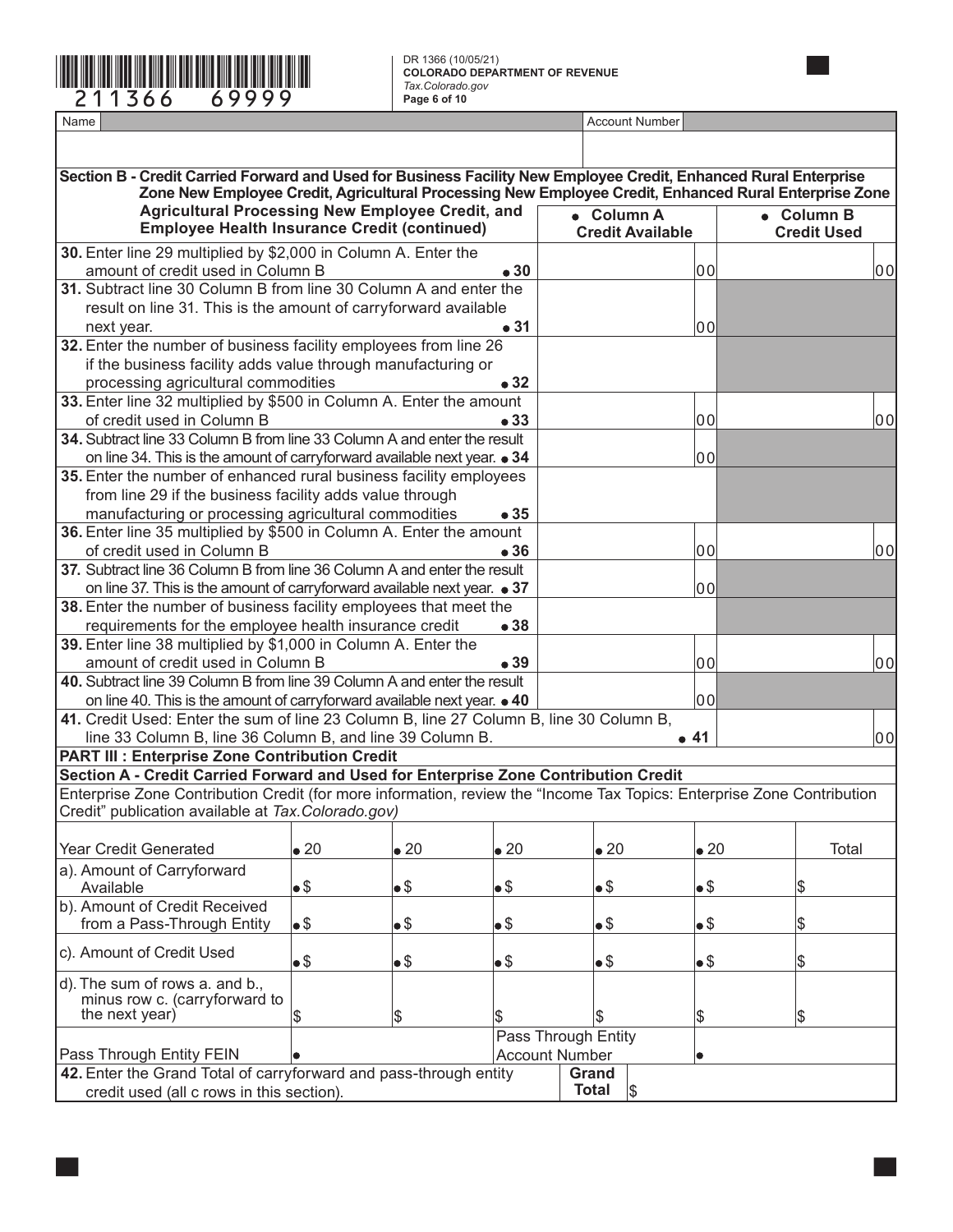#### \*211366==79999\* DR 1366 (10/05/21) **COLORADO DEPARTMENT OF REVENUE** *Tax.Colorado.gov* **Page 7 of 10**

| Name                                                                                                                                        |                                       |              | <b>Account Number</b>            |                                              |              |       |  |
|---------------------------------------------------------------------------------------------------------------------------------------------|---------------------------------------|--------------|----------------------------------|----------------------------------------------|--------------|-------|--|
|                                                                                                                                             |                                       |              |                                  |                                              |              |       |  |
| Section B - Current Year Credit Generated and Used for Enterprise<br><b>Zone Contribution Credit</b>                                        | • Column A<br><b>Credit Available</b> |              | • Column B<br><b>Credit Used</b> |                                              |              |       |  |
| 43. Enter the amount from line 42 from Section A above, carryforward                                                                        |                                       |              |                                  |                                              |              |       |  |
| and pass-through credit used to offset current tax liability                                                                                |                                       |              | •43                              |                                              |              | 00    |  |
| 44. Current year cash contributions                                                                                                         |                                       |              | $\bullet$ 44                     |                                              | 00           |       |  |
| 45. Value of current year in-kind contributions                                                                                             |                                       |              | •45                              |                                              | 00           |       |  |
| 46. Sum of lines 44 and 45                                                                                                                  |                                       |              | $\bullet$ 46                     |                                              | 00           |       |  |
| 47. Enter the smaller of \$100,000 or 25% of line 46                                                                                        |                                       |              | •47                              |                                              | 00           |       |  |
| 48. Credit limitation for in-kind contributions: 50% of line 47                                                                             |                                       |              | •48                              |                                              | 00           |       |  |
| 49. Allowable credit for in-kind contributions:<br>the smaller of line 48 or 25% of line 45                                                 |                                       |              | •49                              |                                              | 00           |       |  |
| 50. Credit limitation for cash contributions: line 47 minus line 49 . 50                                                                    |                                       |              |                                  |                                              | 00           |       |  |
| 51. Allowable credit for cash contributions:<br>the smaller of line 50 or 25% of line 44                                                    |                                       |              | $\bullet$ 51                     |                                              | 00           |       |  |
| 52. Enter the sum of lines 49 and 51 in Column A. Enter the amount                                                                          |                                       |              |                                  |                                              |              |       |  |
| of credit used in Column B                                                                                                                  |                                       |              | •52                              |                                              | 00           | 00    |  |
| 53. Subtract line 52 Column B from line 52 Column A and enter the result                                                                    |                                       |              |                                  |                                              |              |       |  |
| on line 53. This is the amount of carryforward available next year. • 53                                                                    |                                       |              |                                  |                                              | 00           |       |  |
| 54. Credit Used: Enter the sum of line 43 and line 52 Column B                                                                              |                                       |              |                                  |                                              | • 54         | 00    |  |
| <b>PART IV: Vacant Commercial Building Rehabilitation Credit</b>                                                                            |                                       |              |                                  |                                              |              |       |  |
| Section A - Credit Carried Forward and Used for Vacant Commercial Building Rehabilitation                                                   |                                       |              |                                  |                                              |              |       |  |
| The Vacant Commercial Building Rehabilitation carryforward is available for 5 years.                                                        |                                       |              |                                  |                                              |              |       |  |
| <b>Year Credit Generated</b>                                                                                                                | $\bullet$ 20                          | $\bullet$ 20 | $\bullet$ 20                     | $\bullet$ 20                                 | $\bullet$ 20 | Total |  |
| a). Amount of Carryforward<br>Available                                                                                                     | $\bullet$ \$                          | •\$          | $\bullet$ \$                     | $\bullet$                                    | •\$          | Ι\$   |  |
| b). Amount of Credit Received<br>from a Pass-Through Entity                                                                                 | $\bullet$ \$                          | $\bullet$ \$ | $\bullet$ S                      | $\bullet$ S                                  | $\bullet$ \$ | l\$   |  |
| c). Amount of Credit Used                                                                                                                   | •\$                                   | $\bullet$ \$ | $\bullet$                        | $\bullet$                                    | $\bullet$ \$ | Ι\$   |  |
| d). The sum of rows a. and b.,<br>minus row c. (carryforward to<br>the next year)                                                           | \$                                    | β            | \$                               | Ι\$                                          | \$           | Ι\$   |  |
| Pass Through Entity FEIN                                                                                                                    |                                       |              |                                  | Pass Through Entity<br><b>Account Number</b> |              |       |  |
| 55. Enter the Grand Total of carryforward and pass-through entity<br>credit used (all c rows in this section). Carry this total to line 56. |                                       |              |                                  | Grand<br><b>Total</b><br>\$                  |              |       |  |

┓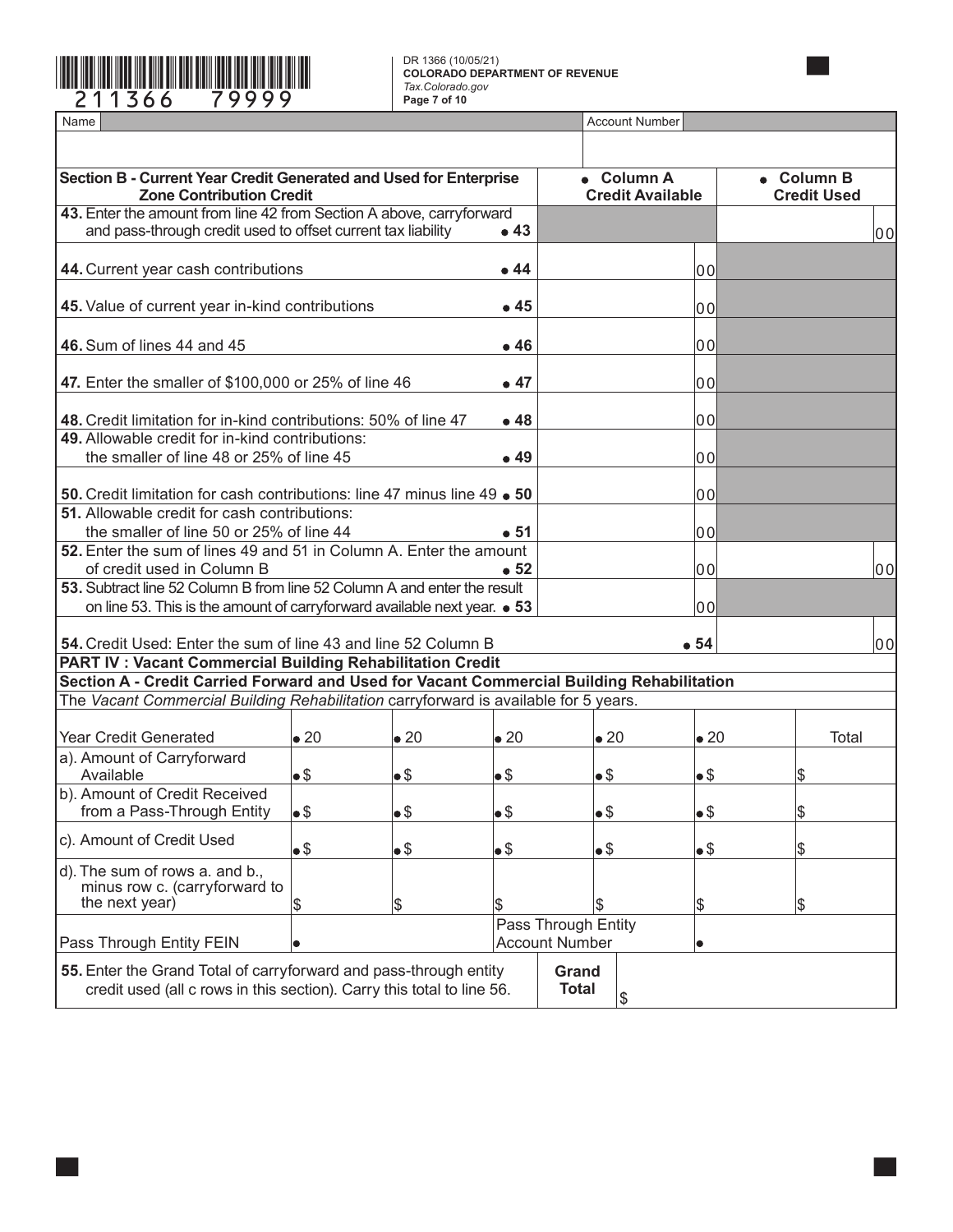

**COLORADO DEPARTMENT OF REVENUE** *Tax.Colorado.gov* **Page 8 of 10**

×

| Name                                                                                                                                        |              |              | <b>Account Number</b> |                                       |              |                                  |  |
|---------------------------------------------------------------------------------------------------------------------------------------------|--------------|--------------|-----------------------|---------------------------------------|--------------|----------------------------------|--|
|                                                                                                                                             |              |              |                       |                                       |              |                                  |  |
| Section B - Current Year Credit Generated and Used for Vacant<br><b>Commercial Building Rehabilitation</b>                                  |              |              |                       | • Column A<br><b>Credit Available</b> |              | • Column B<br><b>Credit Used</b> |  |
| 56. Enter the amount from line 55 from Section A above, carryforward<br>and pass-through credit used to offset current tax liability        |              |              |                       | 00                                    |              |                                  |  |
| 57. Current year qualified expenditures, if you are claiming credit for<br>more than one commercial structure, submit multiple copies of    |              |              |                       |                                       |              |                                  |  |
| this page.<br>58. Enter the smaller of \$50,000 or 25% of line 57 in Column A. Enter                                                        |              |              | • 57                  |                                       | 00           |                                  |  |
| the amount of credit used in Column B                                                                                                       |              |              | •58                   |                                       | 00           | l00l                             |  |
| 59. Subtract line 58 Column B from line 58 Column A and enter the result                                                                    |              |              |                       |                                       |              |                                  |  |
| on line 59. This is the amount of carryforward available next year. • 59                                                                    |              |              |                       |                                       | 00           |                                  |  |
| 60. Credit Used: Enter the sum of line 56 and line 58 Column B<br><b>PART V: Research and Experimental Activities Credit</b>                |              |              |                       |                                       | •60          | 00                               |  |
| Section A - Credit Carried Forward and Used for Research and Experimental Activities                                                        |              |              |                       |                                       |              |                                  |  |
| Research and Experimental Activities carryforward is available until the full credit amount is exhausted.                                   |              |              |                       |                                       |              |                                  |  |
| <b>Year Credit Generated</b>                                                                                                                | $\bullet$ 20 | $\bullet$ 20 | $\bullet$ 20          | $\bullet$ 20                          | $\bullet$ 20 | Total                            |  |
| a). Amount of Carryforward<br>Available                                                                                                     | $\bullet$ \$ | •\$          | •\$                   | $\bullet$                             | •\$          | \$                               |  |
| b). Amount of Credit Received                                                                                                               |              |              |                       |                                       |              |                                  |  |
| from a Pass-Through Entity                                                                                                                  | $\bullet$ \$ | •\$          | •\$                   | $\bullet$                             | •\$          | \$                               |  |
| c). Amount of Credit Used                                                                                                                   | •\$          | $\bullet$ \$ | •\$                   | $\bullet$ \$                          | •\$          | \$                               |  |
| d). The sum of rows a. and b.,<br>minus row c. (carryforward to                                                                             |              |              |                       |                                       |              |                                  |  |
| the next year)                                                                                                                              | \$           | \$           | \$                    |                                       | \$           | \$                               |  |
|                                                                                                                                             |              |              |                       | Pass Through Entity                   |              |                                  |  |
| Pass Through Entity FEIN                                                                                                                    |              |              |                       | <b>Account Number</b>                 |              |                                  |  |
| 61. Enter the Grand Total of carryforward and pass-through entity credit<br>used (all c rows in this section). Carry this total to line 62. |              |              |                       | Grand<br><b>Total</b>                 | ß.           |                                  |  |
| Section B - Current Year Credit Generated and Used for Research                                                                             |              |              |                       | • Column A                            |              | • Column B                       |  |
| and Experimental Activities<br>62. Enter the amount from line 61 from Section A above, carryforward                                         |              |              |                       | <b>Credit Available</b>               |              | <b>Credit Used</b>               |  |
| and pass-through credit used to offset current tax liability                                                                                |              |              | $\bullet$ 62          |                                       |              | lool                             |  |
| 63. Current year qualified expenditures                                                                                                     |              |              | • 63                  |                                       | 00           |                                  |  |
| 64. First preceding year expenditures                                                                                                       |              |              | •64                   |                                       | 00           |                                  |  |
| 65. Second preceding year expenditures                                                                                                      |              |              | • 65                  |                                       | 00           |                                  |  |
| 66. Enter the sum of lines 64 and 65                                                                                                        |              |              | •66                   |                                       | 00           |                                  |  |
| 67. Enter 50% of line 66                                                                                                                    |              |              | • 67                  |                                       | 00           |                                  |  |
| 68. Enter line 63 minus line 67                                                                                                             |              |              | •68                   |                                       | 00           |                                  |  |
| 69. Allowable amount: 3% of line 68                                                                                                         |              |              | • 69                  |                                       | 00           |                                  |  |
| 70. Enter 25% of the amount on line 69 in Column A. Enter the                                                                               |              |              |                       |                                       |              |                                  |  |
| amount of credit used in Column B                                                                                                           |              |              | $\bullet$ 70          |                                       | 00           | 00                               |  |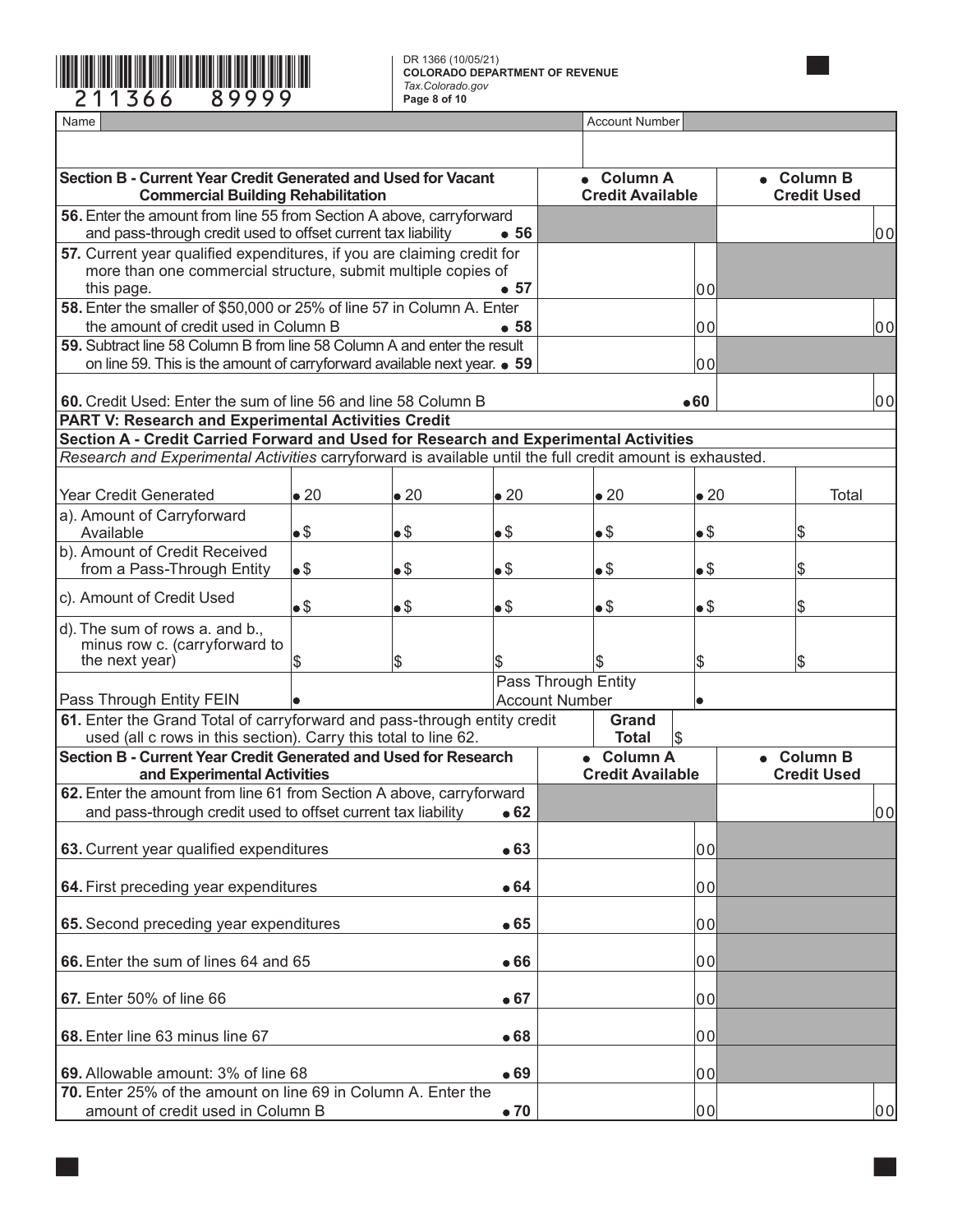# \*211366==99999\* DR 1366 (10/05/21)

**COLORADO DEPARTMENT OF REVENUE** *Tax.Colorado.gov* **Page 9 of 10**

٦

| Name                                                                                                       |               | <b>Account Number</b>    |                                       |                       |                                  |              |
|------------------------------------------------------------------------------------------------------------|---------------|--------------------------|---------------------------------------|-----------------------|----------------------------------|--------------|
|                                                                                                            |               |                          |                                       |                       |                                  |              |
| Section B - Current Year Credit Generated and Used for Research<br>and Experimental Activities (continued) |               |                          | • Column A<br><b>Credit Available</b> |                       | • Column B<br><b>Credit Used</b> |              |
| 71. Subtract line 70 Column B from line 70 Column A and enter the result                                   |               |                          |                                       |                       |                                  |              |
| on line 71. This is the amount of carryforward available next year. • 71                                   |               |                          |                                       |                       | 00                               |              |
| 72. Enter 25% of the allowable amount from the applicable 2018                                             |               |                          |                                       |                       |                                  |              |
| credit schedule in Column A. Enter the amount of credit used                                               |               |                          |                                       |                       |                                  |              |
| in Column B                                                                                                |               |                          | $\bullet$ 72                          |                       | 00                               | 00           |
| 73. Subtract line 72 Column B from line 72 Column A and enter the result                                   |               |                          |                                       |                       |                                  |              |
| on line 73. This is the amount of carryforward available next year. • 73                                   |               |                          |                                       |                       | 00                               |              |
| 74. Enter 25% of the allowable amount from the applicable 2019                                             |               |                          |                                       |                       |                                  |              |
| credit schedule in Column A. Enter the amount of credit used                                               |               |                          |                                       |                       |                                  |              |
| in Column B                                                                                                |               |                          | 74 ه                                  |                       | 00                               | 00           |
| 75. Subtract line 74 Column B from line 74 Column A and enter the result                                   |               |                          |                                       |                       |                                  |              |
| on line 75. This is the amount of carryforward available next year. $\bullet$ 75                           |               |                          |                                       |                       | 00                               |              |
| 76. Enter 25% of the allowable amount from the applicable 2020                                             |               |                          |                                       |                       |                                  |              |
| credit schedule in Column A. Enter the amount of credit used in                                            |               |                          |                                       |                       |                                  |              |
| Column B                                                                                                   |               |                          | <b>76</b>                             |                       | 00                               | 00           |
| 77. Subtract line 76 Column B from line 76 Column A and enter the result                                   |               |                          |                                       |                       |                                  |              |
| on line 77. This is the amount of carryforward available next year. • 77                                   |               |                          |                                       |                       | 00                               |              |
| 78. Credit Used: Enter the sum of line 62, line 70 Column B, line 72 Column B, line 74                     |               |                          |                                       |                       |                                  |              |
| Column B, and line 76 Column B.                                                                            |               |                          |                                       |                       | $\bullet$ 78                     | lool         |
| <b>PART VI: Job Training Investment Tax Credit</b>                                                         |               |                          |                                       |                       |                                  |              |
| Section A - Credit Carried Forward and Used for Job Training Investment                                    |               |                          |                                       |                       |                                  |              |
| Job Training Investment                                                                                    |               |                          |                                       |                       |                                  |              |
|                                                                                                            |               |                          |                                       |                       |                                  |              |
| Year Credit Generated                                                                                      | $\bullet$ 20  | $\bullet$ 20             | $\bullet$ 20                          | $\bullet$ 20          | $\bullet$ 20                     | <b>Total</b> |
| a). Amount of Carryforward<br>Available                                                                    | $\bullet$ \$  | $\bullet$ \$             | $\bullet$ \$                          | $\bullet$ \$          | $\bullet$                        | \$           |
| b). Amount of Credit Received                                                                              |               |                          |                                       |                       |                                  |              |
| from a Pass-Through Entity                                                                                 | $\bullet$ \$  | $\bullet$ \$             | •\$                                   | $\bullet$             | $\bullet$ \$                     | \$           |
|                                                                                                            |               |                          |                                       |                       |                                  |              |
| c). Amount of Credit Used                                                                                  | $\bullet$ \$  | $\bullet$ \$             | $\bullet$ \$                          | $\bullet$             | $\bullet$ \$                     | \$           |
| d). The sum of rows a. and b.,                                                                             |               |                          |                                       |                       |                                  |              |
| minus row c. (carryforward to                                                                              |               |                          |                                       |                       |                                  |              |
| the next year)                                                                                             | $\mathbf{\$}$ | $\overline{\mathcal{S}}$ |                                       | Ι\$                   | \$                               | \$           |
|                                                                                                            |               |                          |                                       | Pass Through Entity   |                                  |              |
| <b>Pass Through Entity FEIN</b>                                                                            |               |                          |                                       | <b>Account Number</b> |                                  |              |
| 79. Enter the Grand Total of carryforward and pass-through entity credit                                   |               |                          |                                       | Grand                 |                                  |              |
| used (all c rows in this section). Carry this total to line 80.                                            |               |                          |                                       | <b>Total</b>          | $\mathsf S$                      |              |